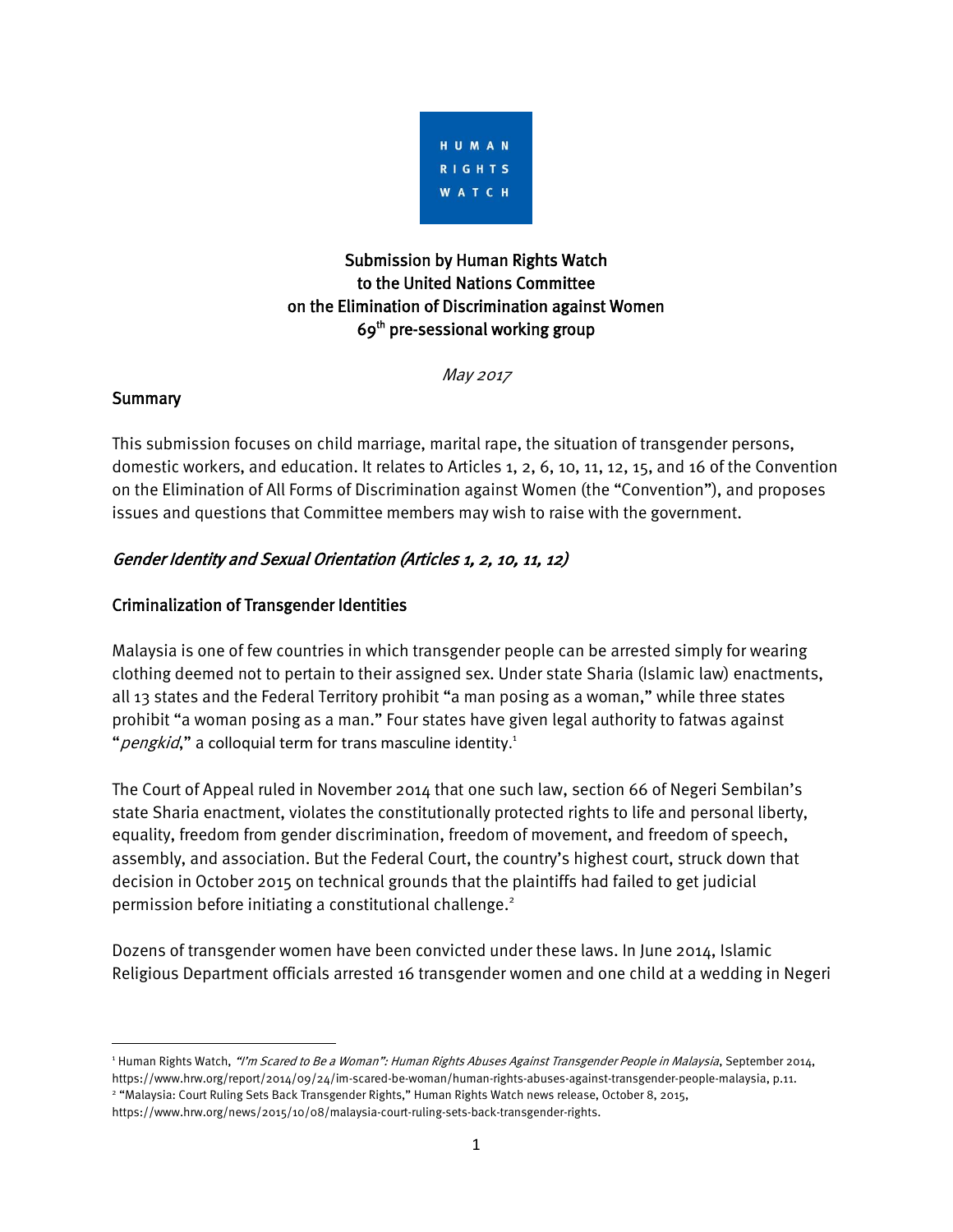Sembilan, sentencing the women to seven days in prison.<sup>3</sup> In June 2015, Religious Department officials in Kelantan arrested nine transgender women at a private birthday party; they were later sentenced to fines or prison time for wearing women's clothing.<sup>4</sup> In some cases, Religious Department officials or police have beaten transgender women or sought to extort money and sex from them during arrests.<sup>5</sup>

#### Violence, Discrimination, and HIV

Transphobic violence is often carried out with impunity. In February 2017, Sameera, a transgender woman, was murdered in Kuantan, the capital city of Pahang state. $^{\rm 6}$  Police arrested five men for the crime in early April. They were released on bail and have not yet been tried. 7 Police and transgender groups believe Sameera's murder is connected to an ongoing court case against two men who were accused of kidnapping, raping, and torturing her in February 2015. 8 In September 2015, two men wielding iron bars brutally beat transgender activist Nisha Ayub outside her apartment building. Police have not identified any suspects.<sup>9</sup>

No law in Malaysia prohibits discrimination on the grounds of gender identity. Discrimination against transgender women in education, employment, and health care is common.<sup>10</sup> Criminalization combined with discrimination causes transgender women to avoid public health facilities, inhibiting the HIV response in a country in which HIV prevalence among transgender people is estimated at 5.6 percent, compared to 0.4 percent among the general population.<sup>11</sup> The Islamic Religious Department's "HIV and Islam" manual, published in partnership with the Ministry of Health, claims transgender people are lacking in "religious comprehension" and need "counseling in sexuality and moral values." Its prevention advice includes: "Never commit to wrongful sexual acts like adultery, sodomy and lesbianism. The best way to protect yourself from sexually transmitted diseases like HIV is by avoiding adultery and sin."<sup>12</sup>

 $\overline{\phantom{a}}$ 

<sup>3</sup> "Malaysia: End Arrests of Transgender Women," Human Rights Watch news release, June 23, 2014,

[https://www.hrw.org/news/2014/06/23/malaysia-end-arrests-transgender-women.](https://www.hrw.org/news/2014/06/23/malaysia-end-arrests-transgender-women) 

<sup>4</sup> "Malaysia: Court Convicts 9 Transgender Women," Human Rights Watch news release, June 22, 2015,

[https://www.hrw.org/news/2015/06/22/malaysia-court-convicts-9-transgender-women.](https://www.hrw.org/news/2015/06/22/malaysia-court-convicts-9-transgender-women)

<sup>&</sup>lt;sup>5</sup> Human Rights Watch, "I'm Scared to Be a Woman," pp. 27-30.

<sup>6</sup> Justice for Sisters, "Justice for Sameera – Ensure Thorough Investigation & Hold Perpetrators Accountable," March 3, 2017,

<https://justiceforsisters.wordpress.com/2017/03/03/justice-for-sameera-ensure-thorough-investigation-hold-perpetrators-accountable/> (accessed April 28, 2017).

<sup>&</sup>lt;sup>7</sup> "Brothers in Sameera case freed," *The Star*, April 30, 2017[, http://www.thestar.com.my/news/nation/2017/04/30/brothers-in-sameera](http://www.thestar.com.my/news/nation/2017/04/30/brothers-in-sameera-case-freed/)[case-freed/](http://www.thestar.com.my/news/nation/2017/04/30/brothers-in-sameera-case-freed/) (accessed May 15, 2017).

<sup>&</sup>lt;sup>8</sup> "Murder Believed to be Linked to a Kidnapping", *The Star*, February 25, 2017,

[http://www.thestar.com.my/news/nation/2017/02/25/murder-believed-to-be-linked-to-a-kidnapping-sameera-was-main-witness-in](http://www.thestar.com.my/news/nation/2017/02/25/murder-believed-to-be-linked-to-a-kidnapping-sameera-was-main-witness-in-abduction-case/)[abduction-case/,](http://www.thestar.com.my/news/nation/2017/02/25/murder-believed-to-be-linked-to-a-kidnapping-sameera-was-main-witness-in-abduction-case/) (accessed May 1, 2017).

<sup>9</sup> Boo Su-Lyn, "Battered and bruised, award-winning transgender activist fears assault complaint may be ignored," The Malay Mail Online, September 15, 2015[, http://www.themalaymailonline.com/malaysia/article/battered-and-bruised-award-winning-transgender-activist](http://www.themalaymailonline.com/malaysia/article/battered-and-bruised-award-winning-transgender-activist-fears-assault-compl)[fears-assault-compl](http://www.themalaymailonline.com/malaysia/article/battered-and-bruised-award-winning-transgender-activist-fears-assault-compl) (accessed April 28, 2017).

<sup>&</sup>lt;sup>10</sup> Human Rights Watch, "I'm Scared to Be a Woman," pp. 44-53.

<sup>11</sup> Ibid., pp. 47-48. One transgender woman told Human Rights Watch she was arrested while distributing condoms as part of her HIV prevention work. Ibid., p. 22.

<sup>&</sup>lt;sup>12</sup> JAKIM, Manual on HIV/AIDS in Islam, 2010, on file with Human Rights Watch, pp. 5, 42.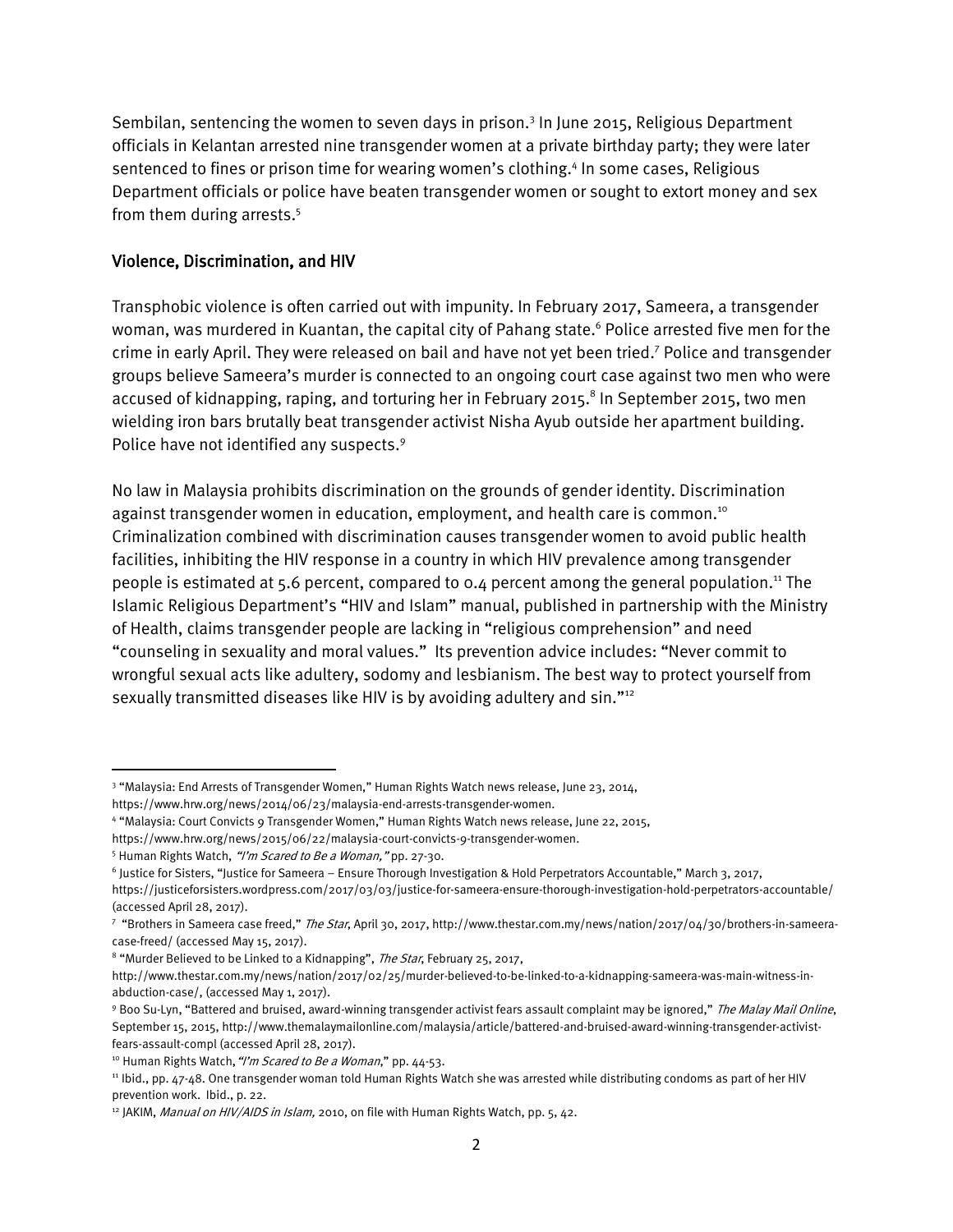#### Legal Gender Recognition

There is no legal procedure in Malaysia for transgender people to change their names and gender markers on their identity cards. Transgender people who have approached the National Registration Department to request such changes have been rejected. In July 2016, a Kuala Lumpur High Court instructed the National Registration Department to change a transgender man's documents, finding that the right to life includes the plaintiff's "right to live with dignity as a male and be legally accorded judicial recognition as a male," but the National Registration Department successfully appealed the ruling.<sup>13</sup>

### Criminalization of Same-Sex Conduct

Both federal criminal law and state Sharia enactments criminalize adult consensual same-sex conduct, discriminating against lesbian and bisexual women.<sup>14</sup> A recent JAKIM (Islamic Religious Department) report indicates that 13 women were arrested for *musahaqah* (sex between women) between 2009 and 2012, and two women were arrested in September 2014 in Johor, though it is not known whether they were convicted.<sup>15</sup> JAKIM has promoted so-called conversion therapy, a discredited approach to "changing" a person's sexual orientation or gender identity through psychological treatment, faith-based methods, or counseling.<sup>16</sup>

#### Human Rights Watch recommends the Committee ask the government of Malaysia:

- Will state Religious Departments end the practice of conducting raids targeting transgender people, and repeal provisions of state Sharia enactments that criminalize transgender people?
- What steps has the government taken to discourage violence by private citizens against transgender women and other members of sexual and gender minority groups, and to ensure accountability for hate crimes?
- Will the government establish a rights-based procedure to allow transgender people to change their name and sex marker on their identity documents?
- Will Malaysia pass comprehensive anti-discrimination legislation that prohibits discrimination based on gender identity, gender expression, and sexual orientation, among other grounds?
- What steps will the government take to reduce HIV prevalence among transgender women and other key populations?

#### Human Rights Watch recommends to the Committee that it call upon the government of Malaysia to:

 $\overline{\phantom{a}}$ 

<sup>&</sup>lt;sup>13</sup> Shaila Koshy, "Court overturns decision in trans man's case," The Star, January 17, 2017,

http://www.thestar.com.my/news/nation/2017/01/06/court-overturns-decision-in-trans-mans-case-there-is-merit-in-nrd-appeal-saysjudge/ (accessed May 12, 2017). Courts in previous cases have issued conflicting opinions as to whether individuals who have undergone SRS can be administratively recognized according to their chosen gender. See "I'm Scared to Be a Woman," pp. 55-57.

<sup>&</sup>lt;sup>14</sup> Human Rights Watch, I'm Scared to Be a Woman, p. 74.

<sup>&</sup>lt;sup>15</sup> Email communication with Justice for Sisters, May 12, 2017.

<sup>&</sup>lt;sup>16</sup> Rachel Roberts, "Malaysian government openly endorses gay conversion therapy," The Independent, February 14, 2017,

<http://www.independent.co.uk/news/world/malaysia-gay-conversion-therapy-endorses-lgbt-rights-islam-a7578666.html> (accessed May 12, 2017) .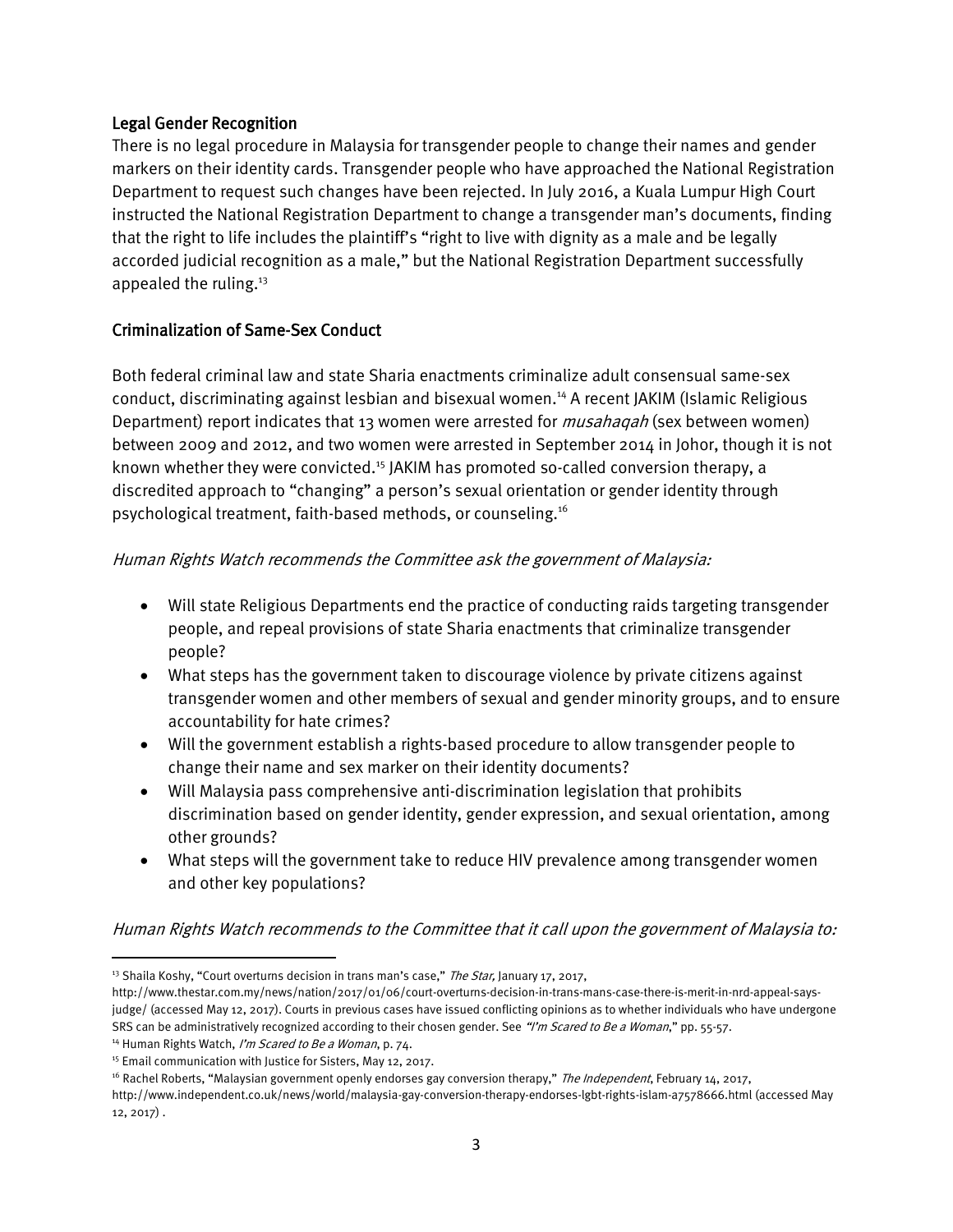- Repeal state Sharia provisions that prohibit "cross-dressing."
- Halt all state Religious Department raids targeting transgender people.
- Repeal laws that prohibit consensual same-sex conduct.
- Prohibit discrimination on the grounds of gender identity, gender expression, and sexual orientation, through comprehensive anti-discrimination legislation.
- Establish a legal gender recognition procedure that allows transgender people to change their names and the gender markers on their identity cards, based on self-declaration, without requiring medical or psychiatric intervention.
- Ensure that HIV prevention efforts targeting transgender people and other key populations are inclusive and non-judgmental.
- Prohibit government use or endorsement of conversion therapy to try to change the gender identity or sexual orientation of LGBT people.

## Child marriage, rape, and marital rape (Articles 2, 15, 16)

Child marriage is associated with many harmful consequences, including health dangers associated with early pregnancy, lower educational achievement for girls who marry earlier, a higher incidence of domestic violence, and an increased likelihood of poverty.<sup>17</sup>

Malaysia has a reservation to article 16(1)(a) of the Convention regarding woman having the same right to enter into marriage.<sup>18</sup> Malaysia has a dual legal system, with civil law and Sharia law. Civil law sets the minimum age of marriage at 18 for non-Muslims, but girls aged 16 and older can marry with the permission of their state's chief minister.<sup>19</sup> For Muslims, Islamic law sets a 16-year minimum age for girls and permits even earlier marriages, with no apparent minimum, with the permission of a Sharia court. 20

While it is difficult to find reliable data on the rate of child marriage in Malaysia, in May 2016 the Women, Family and Community Development Ministry reported that 9,061 child marriages were recorded during the previous five years. $21$ 

After visiting Malaysia in 2014, the UN special rapporteur on the right to health expressed concern about the prevalence of child marriage, noting that he was "very worried about information received

<sup>18</sup> "States Parties shall take all appropriate measures to eliminate discrimination against women in all matters relating to marriage and family relations and in particular shall ensure, on a basis of equality of men and women: (a) The same right to enter into marriage," Convention on the Elimination of All Forms of Discrimination against Women, art. 16(1).

 $\overline{a}$ 

<sup>17</sup> Joint general recommendation No. 31 of the Committee on the Elimination of Discrimination against Women and general comment No. 18 of the Committee on the Rights of the Child on harmful practices (2014), CEDAW/C/GC/31-CRC/C/GC/18[, https://documents-dds](https://documents-dds-ny.un.org/doc/UNDOC/GEN/N14/627/78/PDF/N1462778.pdf?OpenElement)[ny.un.org/doc/UNDOC/GEN/N14/627/78/PDF/N1462778.pdf?OpenElement](https://documents-dds-ny.un.org/doc/UNDOC/GEN/N14/627/78/PDF/N1462778.pdf?OpenElement) (accessed April 25, 2017), paras. 20-23.

<sup>&</sup>lt;sup>19</sup> Law Reform (Marriage and Divorce) Act 1976, as amended January 2006, art. 10.

<sup>&</sup>lt;sup>20</sup> Islamic Family Law (Federal Territory) Act 1984, as amended 2005, Act 303, art. 8.

<sup>&</sup>lt;sup>21</sup> Martin Carvalho, "Fewer child marriage cases now, says ministry," The Nation, May 19, 2016,

<http://www.thestar.com.my/news/nation/2016/05/19/fewer-child-marriage-cases-now-says-ministry/> (accessed April 25, 2017).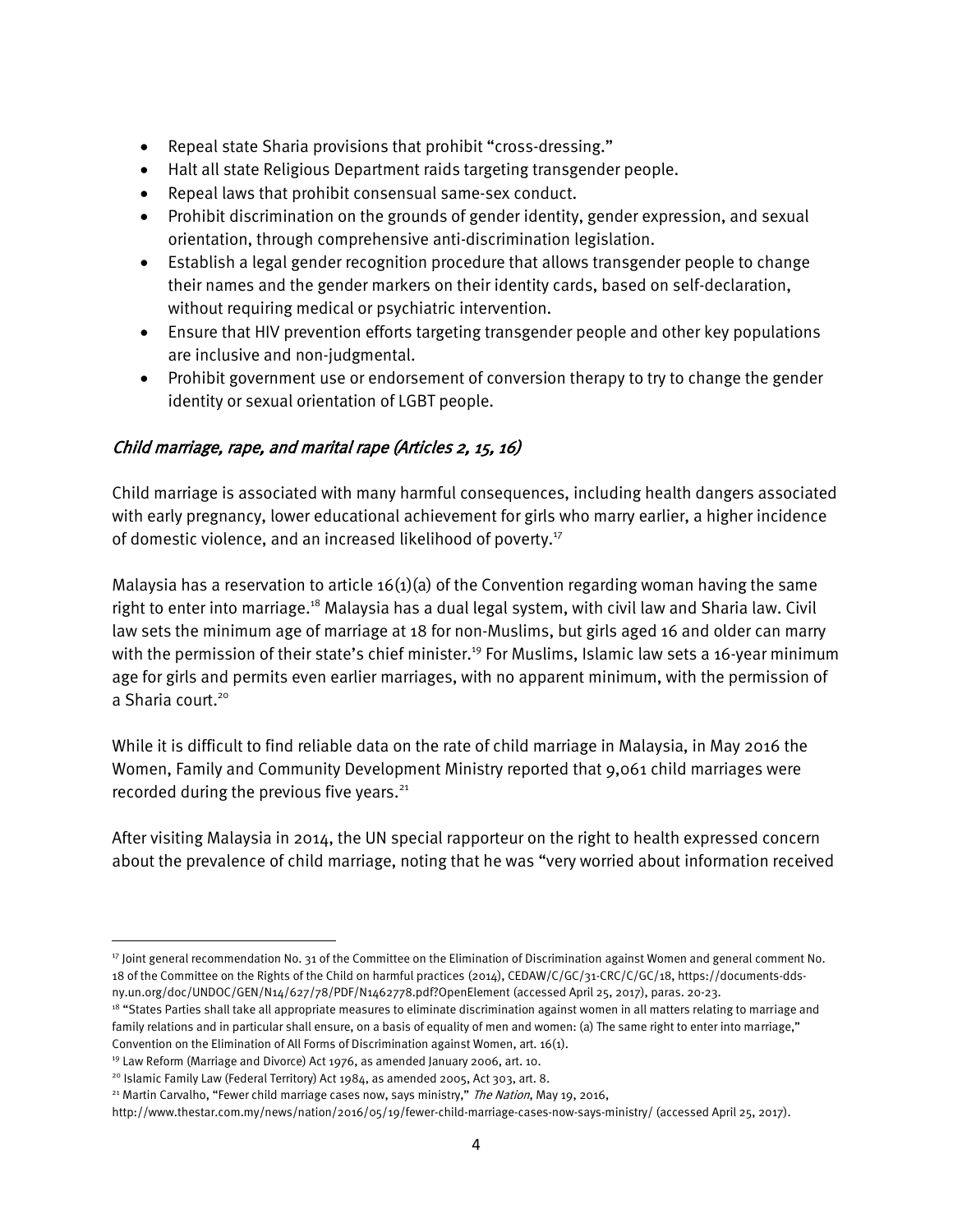indicating that, in an attempt to reduce the incidence of premarital sex, children born out of wedlock, and child abandonment, certain authorities are encouraging underage marriage."<sup>22</sup>

In 2016, Malaysia amended the 2001 Child Act to include increased measures for the care and protection of children, such as a registry for perpetrators who committed crimes against children, a National Council for Children, and a provision for legal representation to be appointed for a child who is charged with an offense if the child is incapable of appointing counsel. However, it did not ban all forms of marriage by girls and boys under 18, as called for by some politicians, the National Human Rights Commission, Suhakam, and rights activists.<sup>23</sup> The amendments came into force in January 2017. $^{24}$ 

In April 2017 Member of Parliament (MP) Teo Nie Cheng from the opposition Democratic Action Party proposed an amendment to the Sexual Offences Against Children bill to include a ban on child marriage. The proposal was defeated. 25

Local organizations have long documented cases in which men raped girls and successfully evaded criminal charges by marrying their victims.<sup>26</sup> Some government officials, such as Sarawak's minister of welfare, women and community well-being, Fatimah Abdullah, and the minister of women, family and community development, Datuk Seri Rohani Abdul Karim, have condemned cases where rapists have sought to evade prosecution through marriage. <sup>27</sup> Men who marry their victim can be prosecuted for rape committed before marriage, which has happened in a few high-profile cases.<sup>28</sup>

Marital rape is not criminalized in Malaysia. Between 2004 and 2006, a government-opposition Special Committee (established to review marital rape laws in the context of amendments to the Penal Code) decided that marital rape was not a crime. In May 2015, Nancy Shukri, minister in the

 $\overline{\phantom{a}}$ 

<sup>&</sup>lt;sup>22</sup> Report of the Special Rapporteur on the right of everyone to the enjoyment of the highest attainable standard of physical and mental health, Dainius Pūras, Visit to Malaysia (19 November–2 December 2014), A/HRC/29/33/Add.1, May 2015,

<http://www.ohchr.org/EN/Issues/Health/Pages/CountryVisits.aspx> (accessed April 25, 2017), para. 43.

<sup>&</sup>lt;sup>23</sup> Suhakam welcomes Child Act amendments, but wants legal marrying age raised to 18," The Nation, April 18, 2016,

<http://www.thestar.com.my/news/nation/2016/04/18/suhakam-welcomes-amendments-to-child-act/> (accessed May 11, 2017); Heather Barr and Linda Lakhdhir (Human Rights Watch), "Time to Ban Child Marriage in Malaysia," commentary Malaysiakini, April 29, 2016, [https://www.hrw.org/news/2016/04/29/time-ban-child-marriage-malaysia;](https://www.hrw.org/news/2016/04/29/time-ban-child-marriage-malaysia) A Bill Entitled An Act to amend the Child Act 2001, [https://www.cljlaw.com/files/bills/pdf/2015/MY\\_FS\\_BIL\\_2015\\_39.pdf](https://www.cljlaw.com/files/bills/pdf/2015/MY_FS_BIL_2015_39.pdf) (accessed May 11, 2017).

<sup>&</sup>lt;sup>24</sup> "It is time to abolish corporal punishment," Malaysiakini[, http://www.malaysiakini.com/letters/380981](http://www.malaysiakini.com/letters/380981) (accessed May 2, 2017).

<sup>&</sup>lt;sup>25</sup> "Malaysia passes child sex crimes law, does not ban child marriage," Reuters, April 5, 2017[, http://www.reuters.com/article/us](http://www.reuters.com/article/us-malaysia-sexcrimes-law-idUSKBN1770ZH)[malaysia-sexcrimes-law-idUSKBN1770ZH](http://www.reuters.com/article/us-malaysia-sexcrimes-law-idUSKBN1770ZH) (accessed May 2, 2017).

<sup>&</sup>lt;sup>26</sup> "Malaysia's child brides: Men accused of rape are marrying their alleged victims in order to avoid prosecution," Al Jazeera, August 12, 2016[, http://www.aljazeera.com/indepth/features/2016/08/malaysia-child-brides-160810123204474.html](http://www.aljazeera.com/indepth/features/2016/08/malaysia-child-brides-160810123204474.html); "Malaysia passes child sex crimes law, does not ban child marriage," Reuters, April 5, 2017[, http://www.reuters.com/article/us-malaysia-sexcrimes-law](http://www.reuters.com/article/us-malaysia-sexcrimes-law-idUSKBN1770ZH)[idUSKBN1770ZH](http://www.reuters.com/article/us-malaysia-sexcrimes-law-idUSKBN1770ZH) (both accessed April 25, 2017).

<sup>&</sup>lt;sup>27</sup> "Outcry over man discharged of statutory rape," *Borneo Post*, July 29, 2016, http://www.theborneopost.com/2016/07/29/outcry-overman-discharged-of-statutory-rape/; "Government will intervene in cases of rapists marrying underage victims," Astro Go Read, August 4, 2016[, http://astrogoread.astro.com.my/topics/article/b\\_1637-s\\_1688-8853572](http://astrogoread.astro.com.my/topics/article/b_1637-s_1688-8853572) (both accessed May 11, 2017).

<sup>&</sup>lt;sup>28</sup> Heather Barr, "Marrying Your Rapist in Malaysia, Men Try to Avoid Rape Charges Through Forced Child Marriage," January 26, 2017, [https://www.hrw.org/news/2017/01/26/marrying-your-rapist-malaysia.](https://www.hrw.org/news/2017/01/26/marrying-your-rapist-malaysia)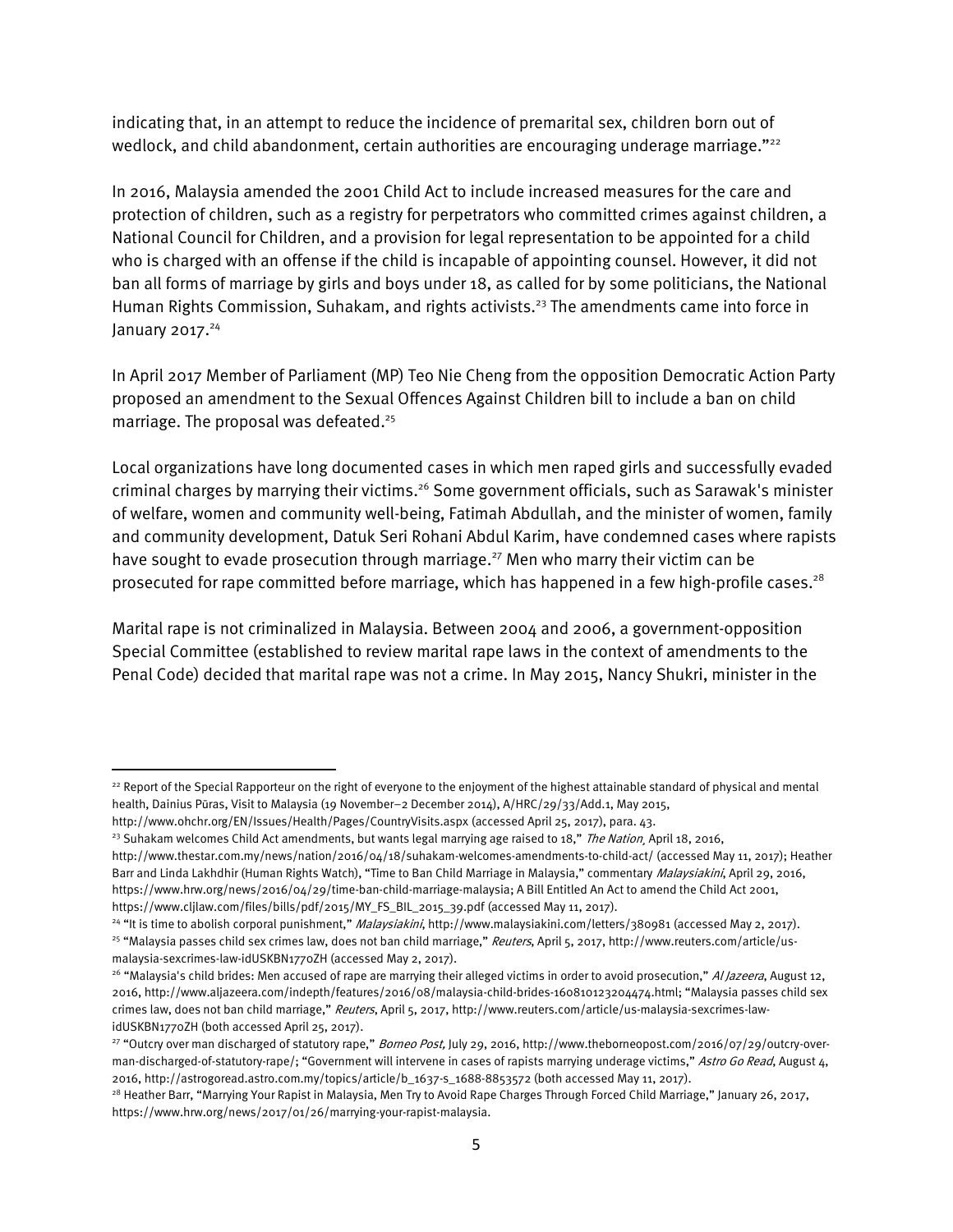Prime Minister's Department, announced that the government had no plans to include marital rape in rape laws.<sup>29</sup>

In April 2017, the Domestic Violence (Amendment) Bill 2017 was introduced. The bill, which included amendments to strengthen protection and to expand the definition of domestic violence, among others, had the support of women's groups. They called for effective enforcement and said the law required further improvement.<sup>30</sup> The amended bill does not include marital rape in the definition of domestic violence. The Women's Aid Organisation alleged that the government excluded marital rape from the original Domestic Violence Act, passed in 1996, because the act is "attached to the Penal Code, which specifies that a woman does not have the right to abstain from sexual relations unless she is divorced, judicially separated, or has obtained a restraining order on her husband.<sup>31</sup>

In March 2017, Democratic Action Party MP Teresa Kok, a member of the Select Committee on the Review of the Penal Code and Criminal Procedure Code, stated that it was difficult to include marital rape in the law because of the difficulty of proving marital rape and problems with the term "marital rape," including translating the term and explaining it to mullahs, those trained in Muslim law and doctrine. Instead, the Penal Code criminalizes a "husband causing hurt in order to have sexual intercourse."<sup>32</sup> Under article 375a, "Any man who during the subsistence of a valid marriage causes hurt or fear of death or hurt to his wife or any other person in order to have sexual intercourse with his wife shall be punished with imprisonment for a term which may extend to five years."<sup>33</sup>

The Committee's General Recommendation No. 19 includes marital rape as a form of domestic violence, stating, "Within family relationships women of all ages are subjected to violence of all kinds, including battering, rape, other forms of sexual assault, mental and other forms of violence, which are perpetuated by traditional attitudes."<sup>34</sup>

#### Human Rights Watch recommends to the Committee that it ask the government of Malaysia:

- Does the government plan to reform the law to make the legal age of marriage 18 for both women and men of all faiths?
- Does the government have plans to reform the law to ban all marriage under the age of 18, or to limit marriages under age 18 to those permissible under international law only (in exceptional circumstances, with judicial approval, after the age of 16)?

<sup>30</sup> Joint Action Group for Gender Equality, "Proposed changes to domestic violence law are good," April 5, 2017, <http://www.malaysiakini.com/news/378090> (accessed April 25, 2017).

 $\overline{a}$ 

<sup>&</sup>lt;sup>29</sup> "Govt maintains marital rape not criminal," Nation, June 10, 2015[, http://www.thestar.com.my/news/nation/2015/06/10/govt](http://www.thestar.com.my/news/nation/2015/06/10/govt-maintains-marital-rape-not-crime/)[maintains-marital-rape-not-crime/](http://www.thestar.com.my/news/nation/2015/06/10/govt-maintains-marital-rape-not-crime/) (accessed April 25, 2017).

<sup>&</sup>lt;sup>31</sup> Women's Aid Organisation, "Domestic Violence," undated, [http://www.wao.org.my/Domestic+Violence\\_37\\_5\\_1.htm](http://www.wao.org.my/Domestic+Violence_37_5_1.htm) (accessed April 25, 2017).

<sup>&</sup>lt;sup>32</sup> Sheith Khidhir Bin Abu Bakar, "Why it's hard to make marital rape a crime," Free Malaysia Today, March 12, 2017,

<http://www.freemalaysiatoday.com/category/nation/2017/03/12/why-its-hard-to-make-marital-rape-a-crime/> (accessed April 25, 2017). <sup>33</sup> Malaysia Penal Code, Act 574, as at January 1, 2015, art. 375a.

<sup>34</sup> Committee on the Elimination of Discrimination against Women, "General Recommendation No. 19: Violence against women," 1992, [http://tbinternet.ohchr.org/Treaties/CEDAW/Shared%20Documents/1\\_Global/INT\\_CEDAW\\_GEC\\_3731\\_E.pdf](http://tbinternet.ohchr.org/Treaties/CEDAW/Shared%20Documents/1_Global/INT_CEDAW_GEC_3731_E.pdf) (accessed April 25, 2017).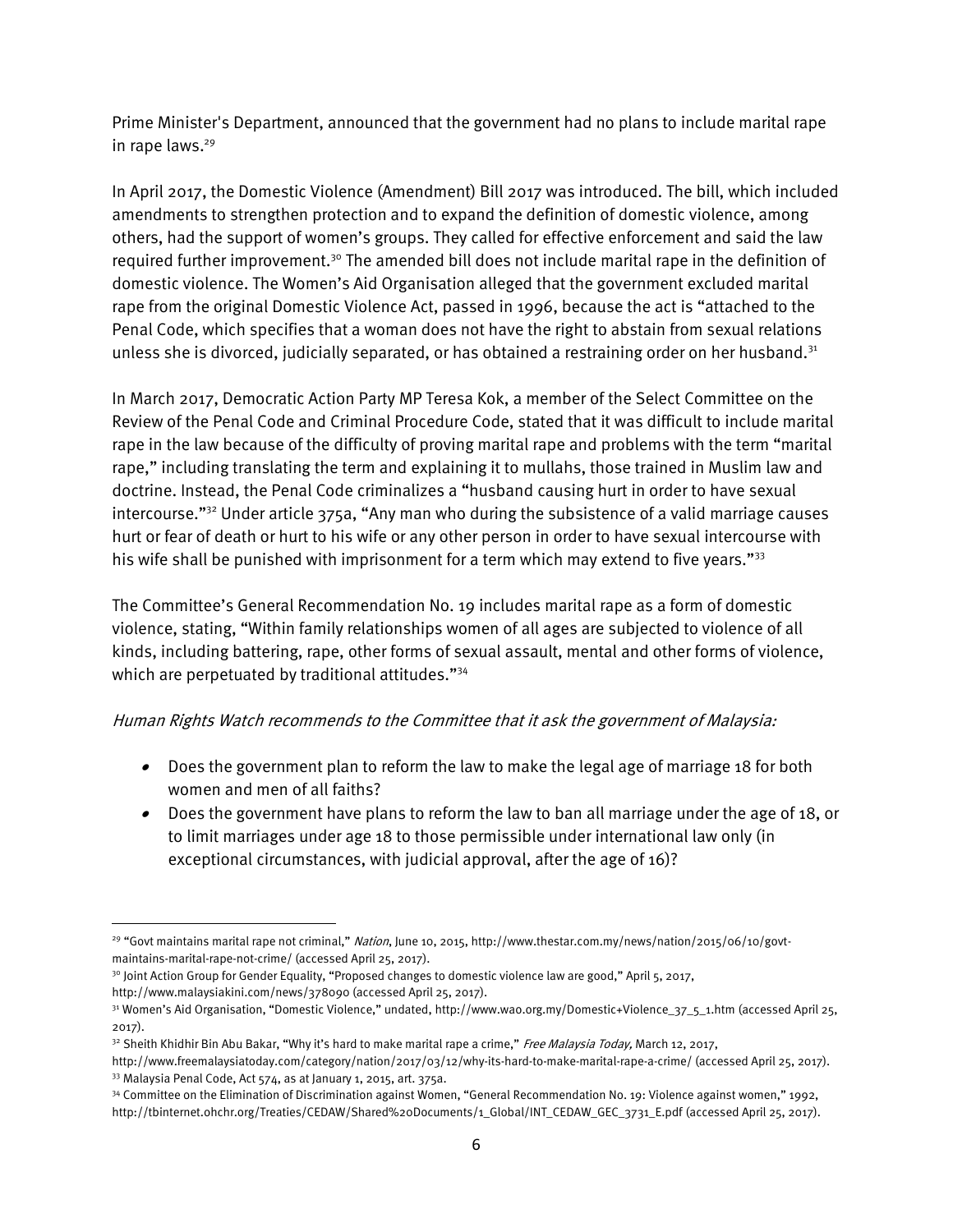- What plans has the government made to end all child marriage by 2030 as set out by Sustainable Development Goal target 5.3?
- Does the government intend to develop a National Action Plan to end child marriage?
- How many cases of child marriage have been documented since 2006?
- How many cases of have been documented since 2006 in which girls were married to the man who previously raped them?

### Human Rights Watch asks the Committee to call upon the government of Malaysia to:

- Raise the minimum legal age of marriage to 18 for all men and women.
- Investigate all complaints of child marriage promptly, intervene to prevent child marriage wherever possible, and prosecute anyone who has facilitated or arranged a child marriage in violation of the law.
- Create and implement a comprehensive National Action Plan to end child marriage by 2030, with the participation of women's and children's rights groups, health professionals, educators, law enforcement, and local government.
- Make marital rape a criminal offense.

# Domestic Workers (Articles 2, 6, 11)

The vast majority of domestic workers in Malaysia are women. Malaysia's labor laws exclude domestic workers from several key employment protections. The 1955 Employment Act excludes domestic workers from legal protections set out in provisions on rest days, limits to hours of work, public holidays, annual leave, sick leave, and maternity protections. Malaysia's 1952 Workman's Compensation Act also excludes domestic workers.

Malaysia's immigration law ties a foreign domestic worker's residency to her employer, so the employer can terminate her contract at will and refuse permission to transfer jobs, causing her to become undocumented and liable to immediate deportation. These policies make it difficult for domestic workers to make complaints for fear of retaliation, and to change employers, even in cases of abuse.

Many employers deduct part or all of their domestic worker's salary for six or more months to recoup their recruitment costs, putting intense financial pressure on domestic workers who must repay their own debts (often for recruitment brokers' fees in the sending country), and are expected to send money to support their families at home.

The governments of Indonesia and Cambodia have previously suspended sending domestic workers to Malaysia because of their concerns about abuse suffered by their nationals. Disagreements between those countries and Malaysia have surfaced while negotiating Memorandums of Understanding (MOUs) to oversee migration of domestic workers. These MOUs have extended weaker protections to domestic workers than those available to other workers under labor laws, and do not contain effective enforcement mechanisms. According to local organizations, the number of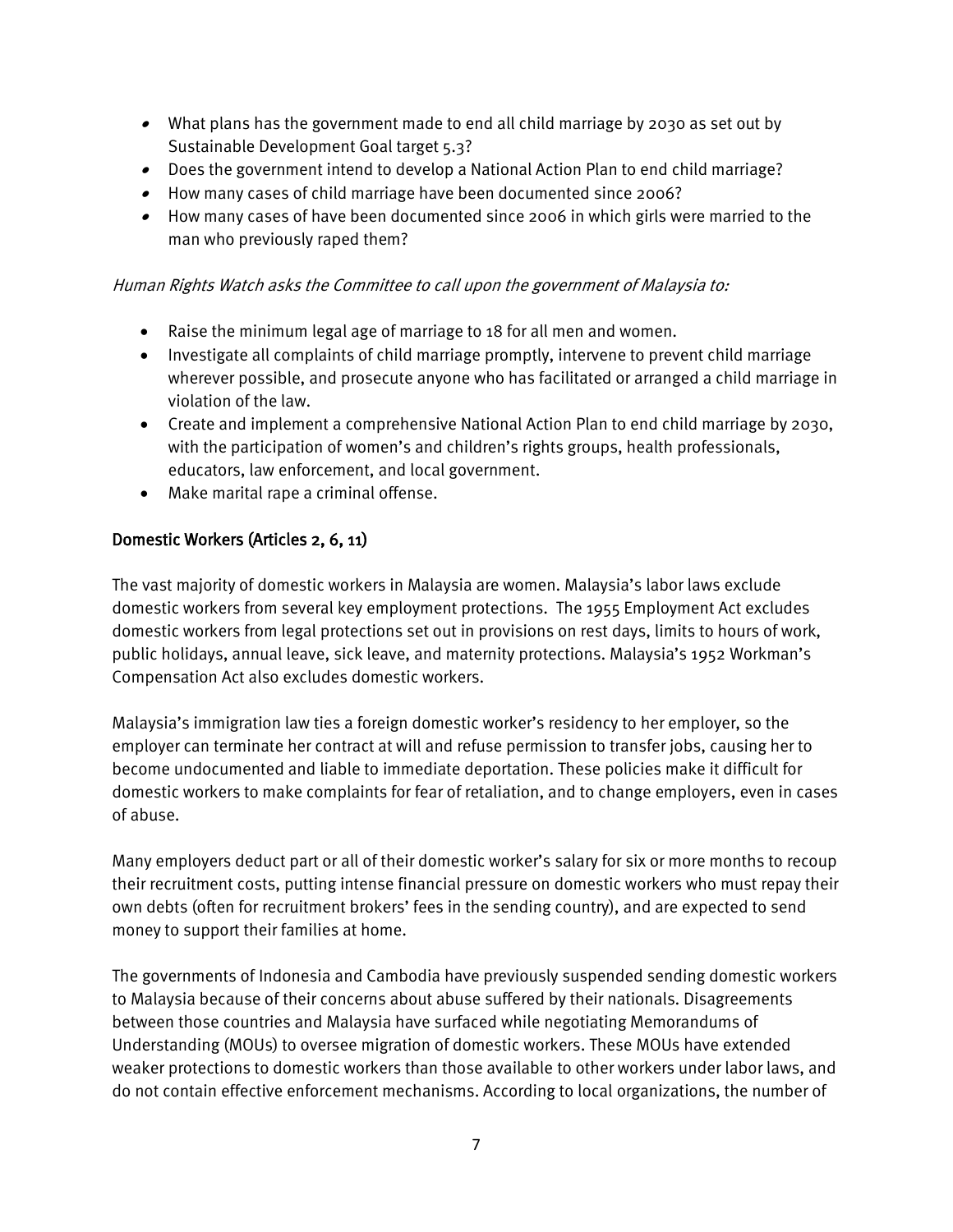Indonesian domestic workers in Malaysia has dropped significantly, while cases of abuse of Cambodian domestic workers continue to surface regularly.

In our 2011 report "They Deceived Us at Every Step": Abuse of Cambodian Domestic Workers Migrating to Malaysia, Human Rights Watch documented cases in which the combination of deception and indebtedness during recruitment, forced confinement, unpaid wages, and threats of retaliation for escaping or failing to pay debts amounted to forced labor, including trafficking and debt bondage.<sup>35</sup>

Malaysia has made some efforts to strengthen its trafficking law, conducted a few trainings, and held some public awareness campaigns. However, trafficking victims face many barriers to obtaining redress, and prosecutions for trafficking into forced labor remain rare.

## Human Rights Watch recommends to the Committee that it ask the government of Malaysia:

- What are Malaysia's plans to guarantee the right to non-discrimination in the workplace for domestic workers in Malaysia, regardless of their nationality?
- What remedies are available to domestic workers in Malaysia who face labor abuses, gender-based violence, or forced labor including trafficking?
- What specific steps has government taken to identify trafficking victims among individuals detained for immigration violations?

# Human Rights Watch asks the Committee to call upon the government of Malaysia to:

- Provide full labor rights protections for foreign and national domestic workers in Malaysia in line with the International Labour Organization (ILO) Domestic Workers Convention and other relevant ILO conventions.
- Strengthen regulations governing recruitment and employment agencies, with clear mechanisms to monitor and enforce these standards.
- Prohibit the practice of salary deductions by employers, recruitment brokers, and agents.
- Investigate rigorously allegations of human trafficking, forced labor, food deprivation, sexual abuse, physical abuse, and forced confinement of domestic workers, and appropriately prosecute those found responsible.

# Education (Article 10)

 $\overline{a}$ 

Malaysia in June 2015 endorsed the Safe Schools Declaration, which outlines various commonsense actions that countries can take to reduce the negative consequences of armed conflict on education.<sup>36</sup> Malaysia also chaired the working group on children and armed conflict during its

<sup>&</sup>lt;sup>35</sup> Human Rights Watch, "They Deceived Us at Every Step": Abuse of Cambodian Domestic Workers Migrating to Malaysia, October 2011, https://www.hrw.org/report/2011/10/31/they-deceived-us-every-step/abuse-cambodian-domestic-workers-migrating-malaysia. <sup>36</sup> Safe Schools Declaration.

https://www.regjeringen.no/globalassets/departementene/ud/vedlegg/utvikling/safe\_schools\_declaration.pdf (accessed April 10, 2017).